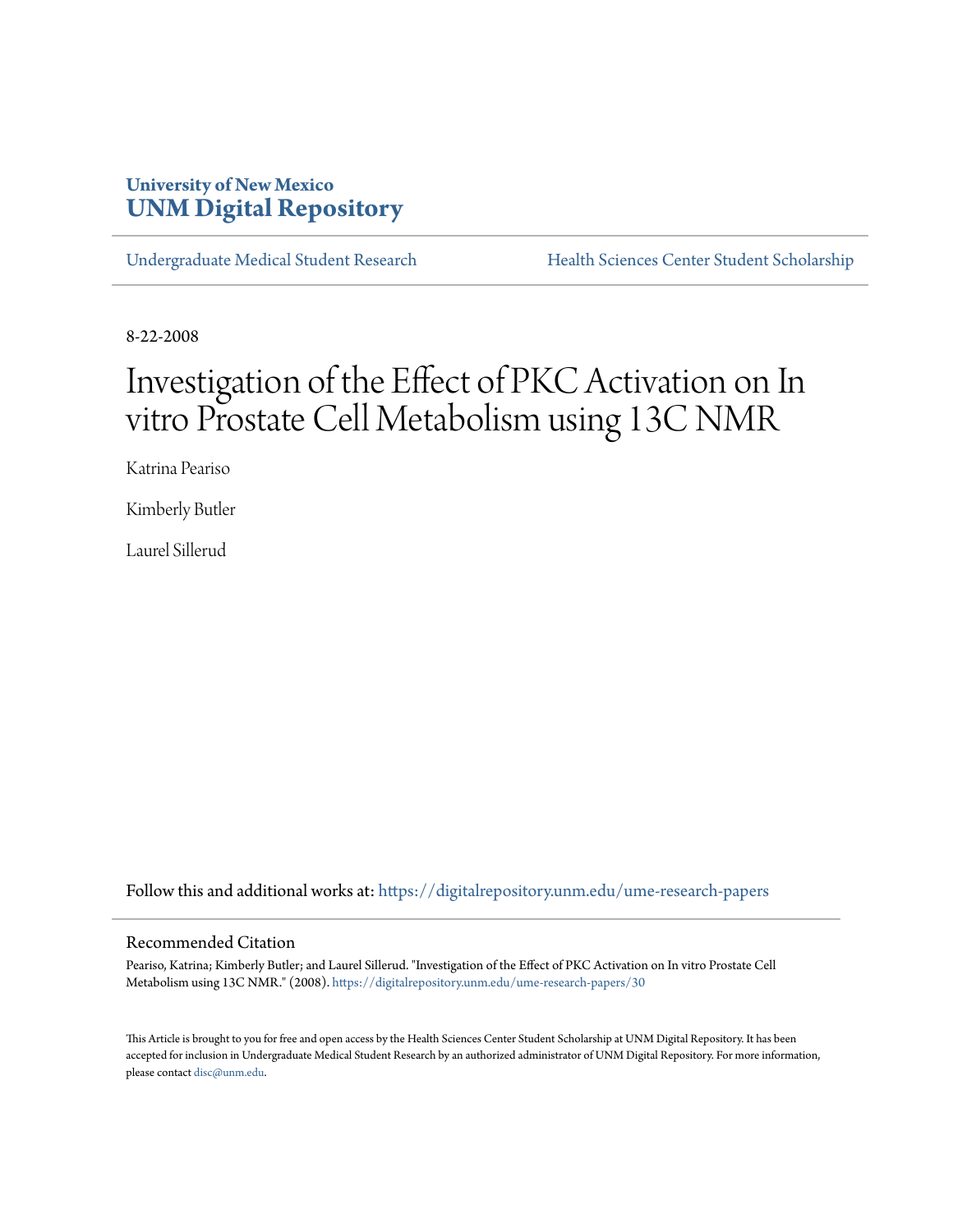## Investigation of the Effect of PKC Activation on *In vitro* Prostate Cell Metabolism using  ${}^{13}C$  NMR

#### Katrina Peariso, Kimberly Butler, and Laurel O. Sillerud

#### University of New Mexico Department of Biochemistry, Albuquerque, New Mexico 87131

PKC isozymes have been implicated in regulating everything from transformation and proliferation of prostate cancer cells to apoptosis. Many recent studies have implicated PKC- $\varepsilon$ , a novel PKC, in supporting cell survival and proliferation in addition to having an anti-apoptotic effect through interactions with BAX. PKC-δ is another novel PKC that has been shown to promote apoptosis in LNCaP cells, and thus antagonizing the antiapoptotic effect of PKC-ε.  $^{13}$ C-NMR and  $^{13}$ C(3)-aspartate supplemented media were utilized to examine the metabolism of LNCaP, DU-145 and BPH cell lines with and without activation of PKC by phorbol 12-myristate 13-acetate (PMA). Equivalent amounts of  $^{13}$ C-lactate were produced by the BPH cell line irrespective of addition of PMA (0.50±0.0.06 mM without PMA and 0.50±0.04 mM with PMA). The LNCaP cells produced significantly less  $^{13}$ C-lactate on PMA treatment from  $0.40\pm0.04$  mM to  $0.25\pm0.10$  mM, while the DU-145 cells nearly doubled the production of <sup>13</sup>C-lactate on PMA treatment from  $0.27 \pm 0.09$  mM to  $0.53 \pm 0.09$  mM. Real-time PCR experiments showed the dramatic effect of PMA on cell metabolism could not be directly explained by the relative expression level of PKC- $\varepsilon$  and PKC- $\delta$  mRNA as there was no statistically significant difference in levels of PKC-ε and PKC-δ mRNA. These results suggest an alternative explanation, such as  $2<sup>nd</sup>$  messenger expression levels, need to be explored.

#### **Introduction**

Prostate cancer is the most abundant type of non-skin cancer in American men, with an estimated 230,110 new cases diagnosed in the U.S. in 2004.<sup>[1]</sup> Human peripheral prostate epithelial cells have unique metabolic properties that allow for the accumulation and secretion of large amounts of citrate at the expense of energy production via the tricarboxylic acid (TCA) cycle and oxidative phosphorylation.[2, 3] Studies have shown that prostate cancer cells do not accumulate or secrete citrate to the same degree as normal prostate epithelial cells.[2, 4, 5] A number of studies have also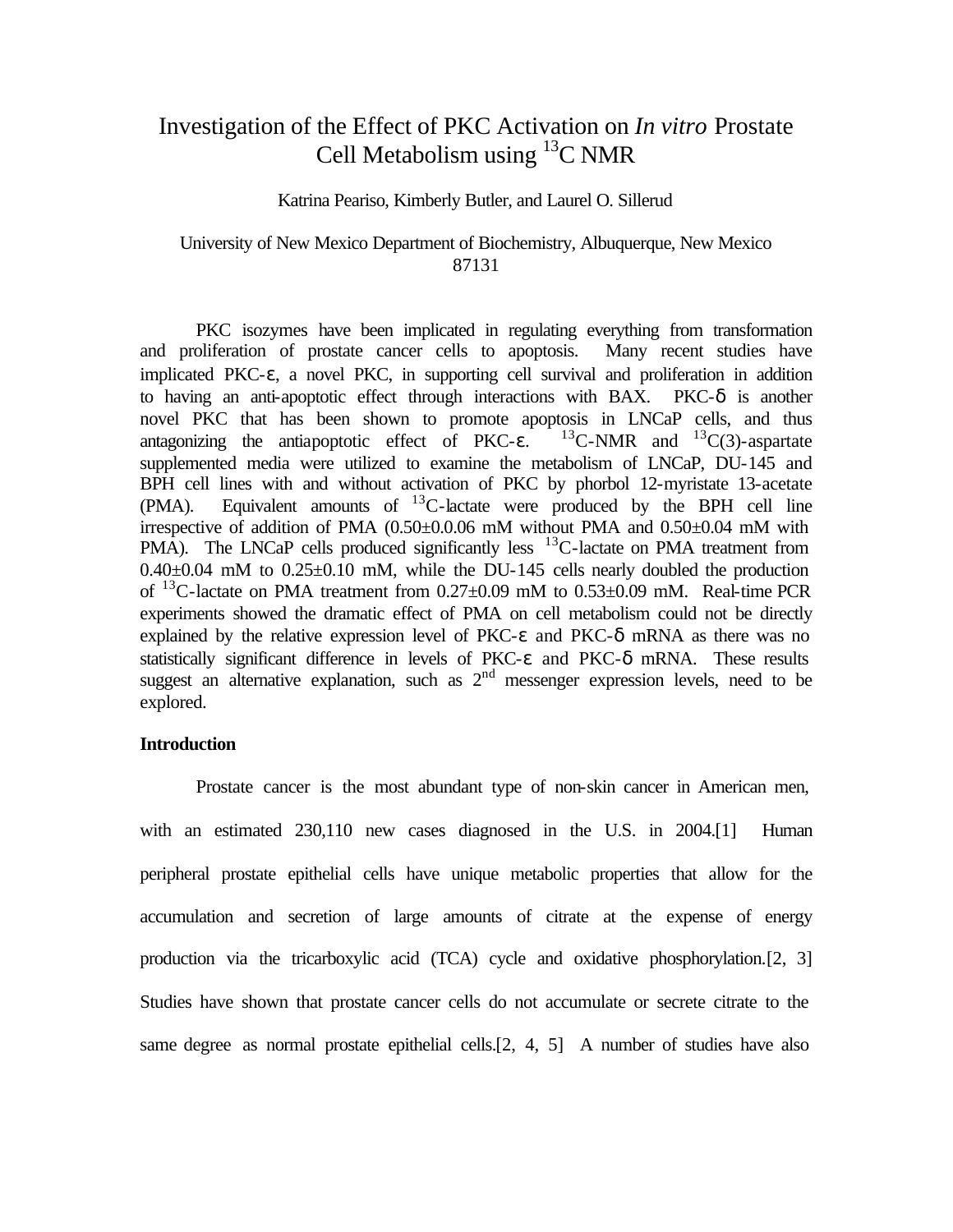shown changes in signaling protein expression between normal prostate epithelium and prostate cancer cells, most notably PKC isoforms.[6-8]

The hypothesis of increased TCA/oxidative phosphorylation activity in prostate cancer cells has been tested using the LNCaP prostate cancer cell line. This cell line is derived from an androgen-dependent prostate tumor. Wright *et al*.[9] observed that in androgen-stimulated LNCaP cells, enzymes involved in fatty acid synthesis, cholesterol synthesis and glycogen catabolism had all increased, while enzymes involved in glycolysis, the TCA cycle, oxidative phosphorylation and β-oxidation of fatty acids had decreased. However, upon androgen depletion, the exact opposite was true. Therefore, these authors concluded that de-regulation of these energy producing pathways was more likely an effect of inactivating the androgen signaling pathway, instead of an early event in neoplastic transformation. The androgen-dependent decrease in TCA cycle and oxidative phosphorylation enzymes provides some insight into a potential mechanism for citrate accumulation and secretion from prostate epithelial cells, but it doesn't offer any clues to the decrease in citrate levels observed in androgen-dependent prostate cancers. These results also open the question as to how energy is generated by normal and neoplastic prostate epithelial cells to support the catabolic processes of fatty acid and cholesterol synthesis.

In the last few years it has become apparent that PKC isoenzymes play a crucial role in prostate cancer cell survival [10], transformation [7, 11] and even apoptosis. [6, 12] While textbooks often refer to simply PKC when describing signaling pathways, this is certainly a gross oversimplification. There are currently 12 members of the PKC family of serine/threonine kinases that have been characterized, and these 12 can be divided into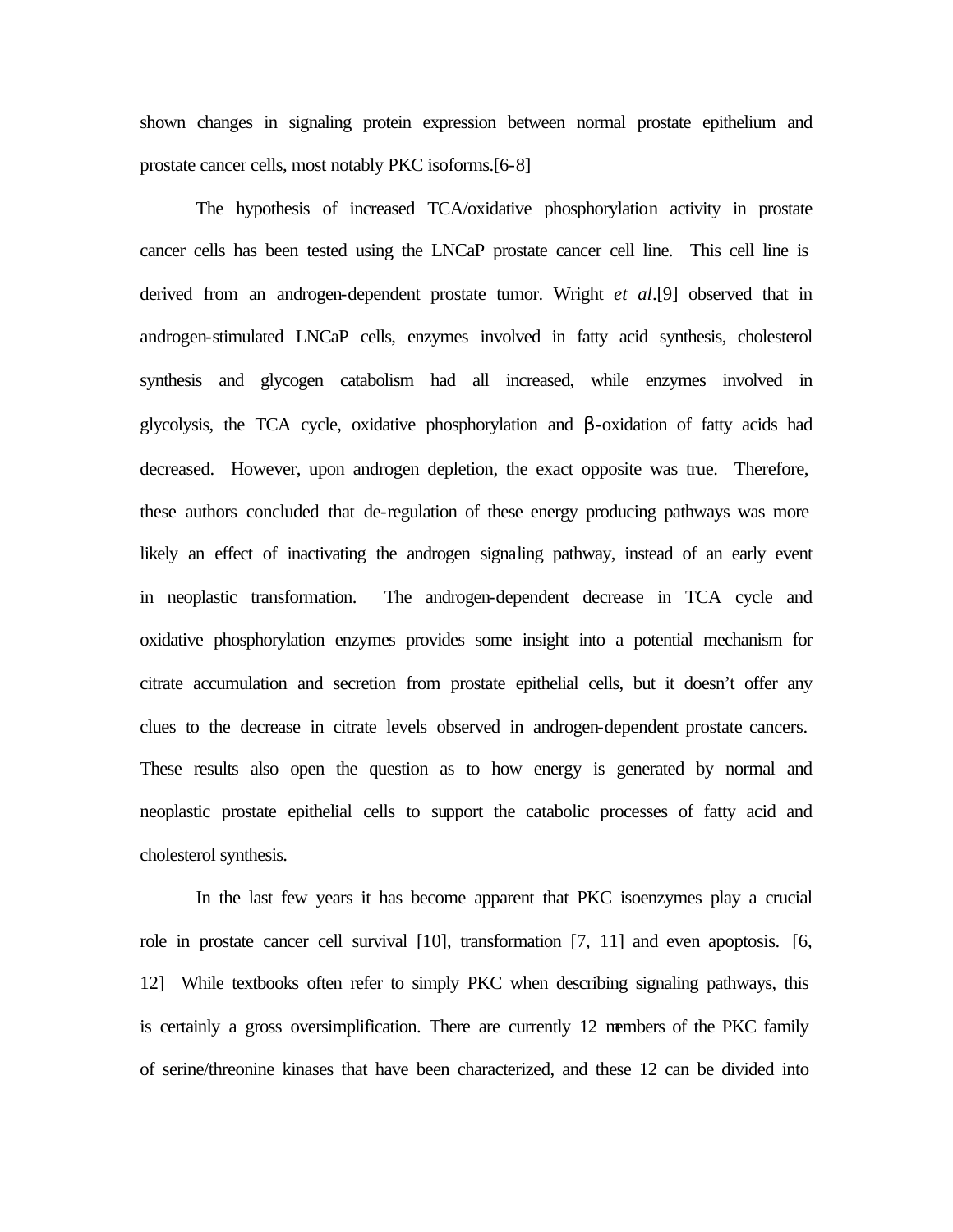3 classes based upon their cofactor requirements: classic, novel and atypical.[13] The classic PKCs  $(-\alpha, \beta_1, \beta_2 \text{ and } -\gamma)$  are activated *in vivo* by Ca<sup>2+</sup> and diacylglycerol (DAG), the novel PKCs (-δ, -ε, -η,-θ) simply require DAG, and the atypical PKCs (-ζ, -λ, -μ, -ι) are  $Ca^{2+}$  and DAG independent. Studies in both androgen-dependent and androgenindependent prostate cancer cell lines have shown that, of all the PKC isoenzymes, downregulation of PKC-β isoforms and upregulation of PKC-ε define the largest differences between malignant and benign prostate tissue.[7] In fact, an immunohistochemical study comparing benign prostate epithelium with cancerous showed that none of the benign prostate epithelial samples stained positive for PKC-ε, while 22 of 23 cancerous samples stained positive.[7]

Studies looking at the particular effects of PKC-ε have shown that it induces Pglycoprotein, an ATP dependent pump encoded by the multidrug resistance gene.[14] Gene transfer experiments have also shown that overexpression of PKC-ε is sufficient to transform androgen-dependent LNCaP prostate cancer cells into androgen-independent cells.<sup>[11]</sup> In addition, studies have shown that  $PKC-\varepsilon$  is able to interact with BAX, a proapoptotic protein, and in doing so, negate its proapoptotic function.[10] From the perspective of prostate cancer cell metabolism, PKC-ε stimulation via prolactin or phorbol 12-myristate 13-acetate (PMA) was reported to increase mitochondrial aspartate amino transferase (m-AAT) activity and increased levels of m-AAT mRNA in both androgen-independent and androgen-dependent prostate cancer cell lines.[15-17] This is intriguing, since m-AAT is necessary for the conversion of Asp to oxaloacetate in the mitochondria for use in the TCA cycle. However, given the reported down-regulation of TCA cycle enzymes demonstrated by Wright *et al*.[9] in androgen-stimulated LNCaP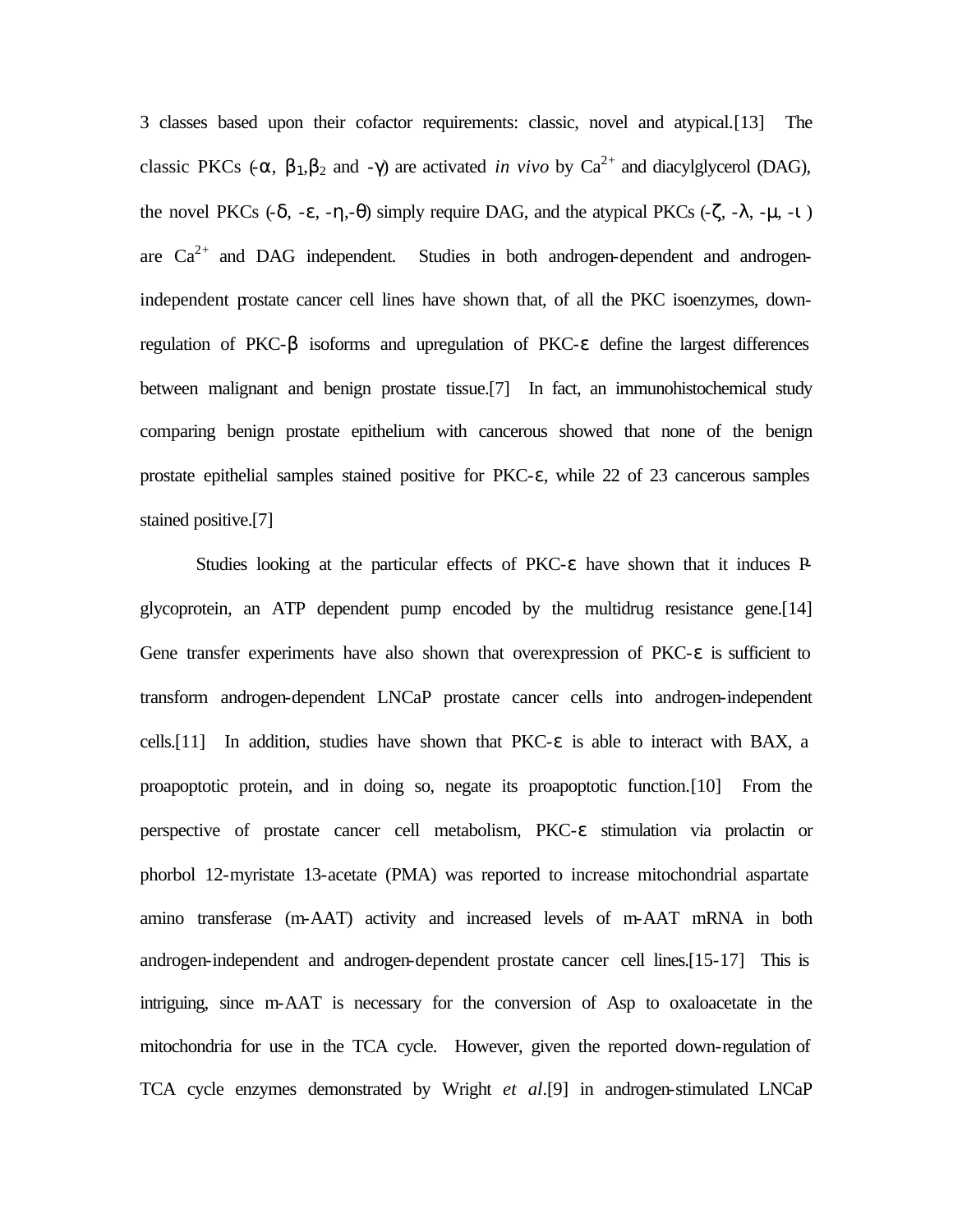cells, the role of m-AAT in this setting is unclear. What is certain is that PKC-ε appears to play an important role in stimulating pathways in prostate cancer cells that are distinct from those necessary to maintain benign prostate epithelial cells.

PKC-δ is another novel PKC isozyme, but unlike PKC-ε, it has been shown to function in a pro-apoptotic manner in LNCaP cells.[6] This isozyme works in a redundant pathway with PKC-α to oppose the proliferative effects of PKC-ε. Gavrielides *et al.*[18] have demonstrated that the expression of  $PKC-\delta$  is androgen-dependent in LNCaP cells through androgen response elements (ARE) in the promoter region. They were also able to show that conversion of LNCaP cells to an androgen-independent phenotype via androgen withdrawal directly correlates with down-regulation of  $PKC-\delta$ , and these PKC-δ depleted cells were significantly more resistant to PMA-induced apoptosis. As a corollary to these studies other groups have shown that RNAi inhibition of PKC-ε in androgen-independent cells made them sensitive to PMA-induced apoptosis.[19] These studies strongly suggest that the functions of PKC-δ and PKC-ε directly offset one another, and that the ability of prostate cancer cells to adapt and proliferate may be directly dependent upon the expression levels of these two novel PKC isozymes.

 $13<sup>C</sup>$  NMR is a well-established analytical technique for the characterization of small organic molecules. The advantage of  ${}^{13}$ C NMR over <sup>1</sup>H NMR is the enhanced sensitivity to individual species in solution, given that  $^{13}$ C resonances range from *ca*. 0-200 ppm, while  ${}^{1}H$  NMR resonances are generally found within 0-10 ppm. This is of particular advantage in studying cell metabolism in that there is little to no overlap between signals derived from the individual amino acid and sugar products produced by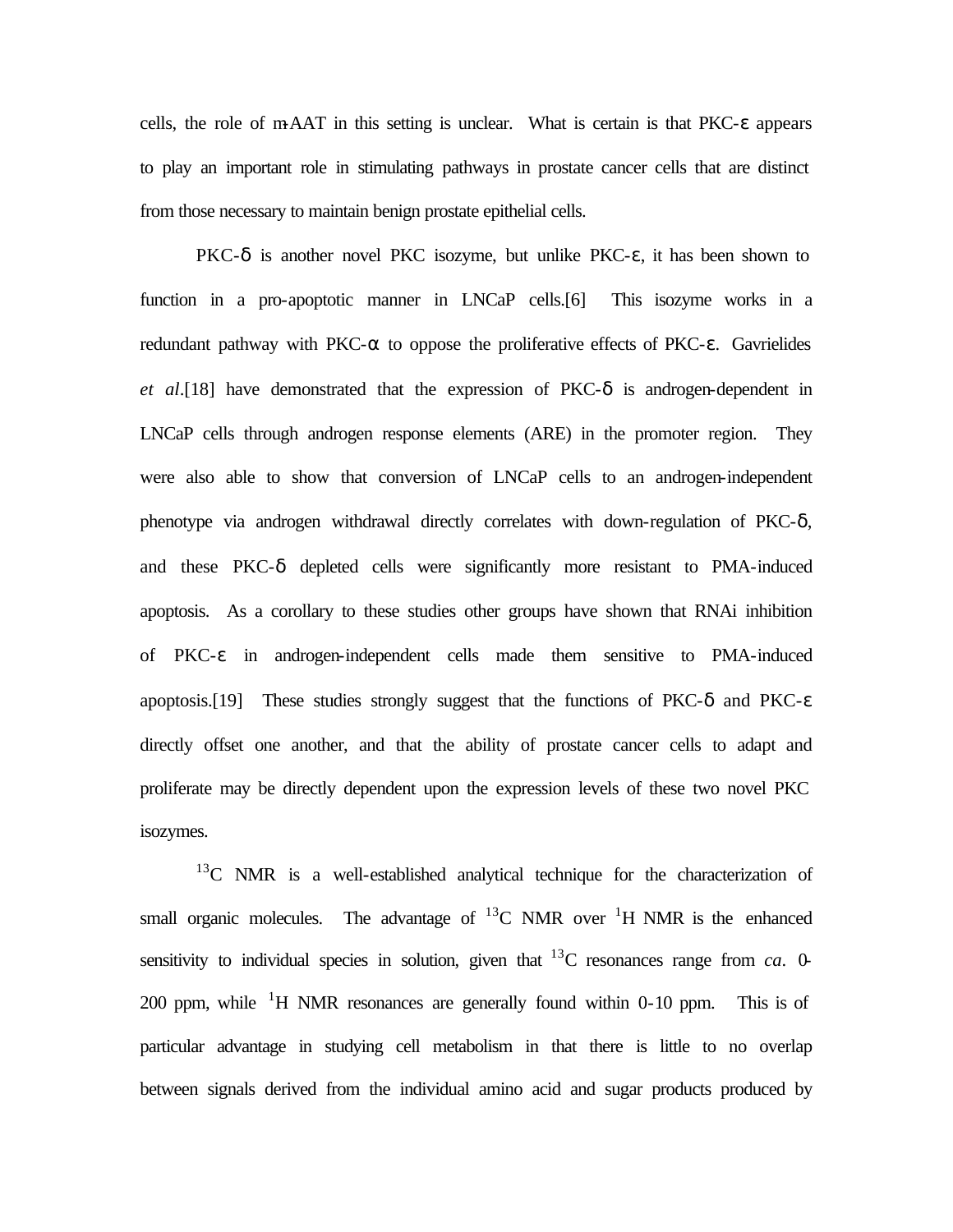the cell, thus reducing the ambiguity in assigning the resonances of the measured spectrum to a particular carbon in a molecule.[20] The major drawback of  $^{13}$ C NMR is the low abundance of naturally occurring  $^{13}$ C, with  $^{13}$ C making up 1.1% of all C found in nature. However, this problem of abundance can be circumvented by the use of isotopically-labeled metabolites in the cell media. Due to the ready availability of  $^{13}$ Clabeled metabolites, many groups have actually taken advantage of the extremely low abundance of naturally occurring  $^{13}$ C to follow these exogenous  $^{13}$ C labels through the well-characterized metabolic pathways of the cell to determine the dominant metabolic pathways at work in a variety of tissues under both normal and pathologic conditions.[20]

The studies presented herein take advantage of  ${}^{13}$ C-NMR with the use of  ${}^{13}C(3)$ aspartate as a substrate for cell metabolism to determine the metabolic activity of *in vitro* BPH, DU-145 and LNCaP cells as a surrogate marker of cell vitality/proliferation. With this method, we have been able to show that PMA has distinct effects on the metabolism of the prostate cancer cell lines LNCaP and DU-145 which is consistent with the conclusions based upon other techniques that have been used to determine cell proliferation. In addition, real-time PCR experiments have been performed in an attempt to correlate the expression levels of PKC- $\delta$  and PKC- $\varepsilon$  with the metabolic activity observed in these cells. The implications of this technique and these results for future *in vitro* and *in vivo* studies of prostate cancer therapies will be discussed.

#### **Materials and Methods**

Human prostate cancer cell lines LNCaP and DU-145 were obtained from American Type Culture Collection (ATCC, Manassas, VA) and BPH cells were a gift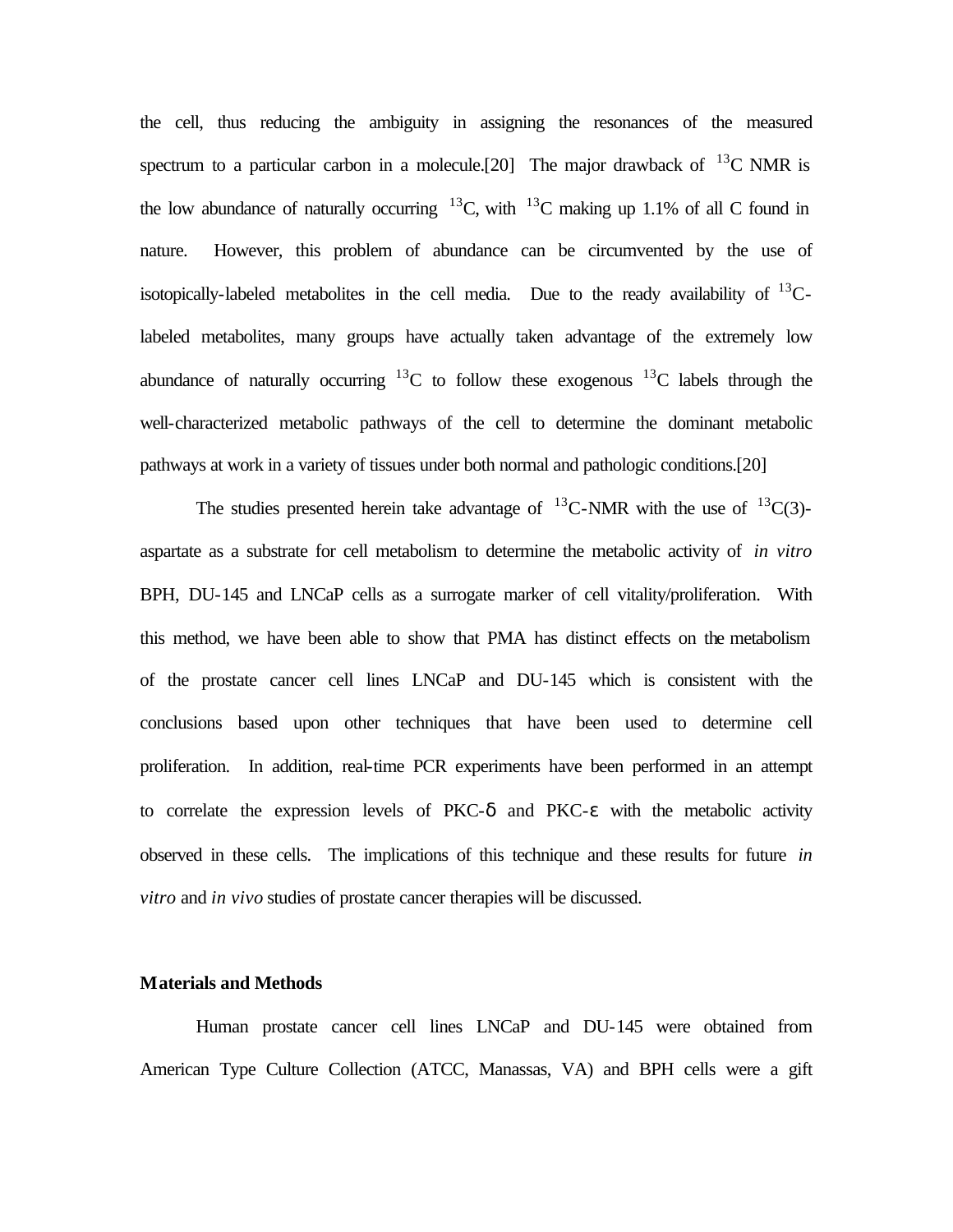from the laboratory of Dr. John Omdahl from a primary culture. The cells were cultured as a monolayer in a T75 vented flask under 10 mL of RPMI 1640 (Invitrogen, Carlsbad, CA) supplemented with 10% fetal bovine serum (FBS) (Invitrogen), 100 U/mL penicillin-streptomycin (Invitrogen) and 2 mM L-glutamine (Sigma, St. Louis, MO). The cells were maintained in a 5%  $CO<sub>2</sub>$  atmosphere at 37<sup>o</sup>C, and the media was changed every 48 hours while the cells were proliferating. Upon reaching 80% confluence, the FBS supplemented media was removed, and the cells were treated with serum-free RPMI supplemented with  $3.73$  mM  $^{13}C(3)$ -aspartate (Cambridge Isotope Laboratory, Cambridge, MA), 1 nM DHT (Sigma, St. Louis, MO), and 100 U/mL penicillinstreptomycin. 10 μg/mL of PMA was also added to the media in half of the culture flasks. The cells were incubated in this  $^{13}$ C-aspartate labeled media for 48 hours, at which time the media was harvested, frozen and lyophilized to prepare NMR samples. The cells were harvested by treatment with 0.05% trypsin-EDTA (Invitrogen) for RNA purification.

#### *NMR sample preparation and data analysis*

NMR samples were prepared by dissolving the lyophilized media in 500 μL of D2O (Sigma-Aldrich, St. Louis, MO) and 200 μL of 51.8 mM 2,2'-dimethyl-2 silapentane (DSS) (Sigma-Aldrich) as an internal chemical shift standard. The pH of each sample was adjusted to between 7 and 7.5 using DCl (Sigma-Aldrich) and NaOD (Sigma-Aldrich). Samples were placed in a 5 mm OD quartz NMR sample tube (Wilmad-Labglass, Buena, NJ) for NMR data acquisition.

 $13^{\circ}$ C NMR spectra were measured at 125.7 MHz on a Bruker Avance 500 MHz spectrometer using a 5 mm broadband probe using a  $60^{\circ}$  (26 µs) pulse, a delay time of 9 s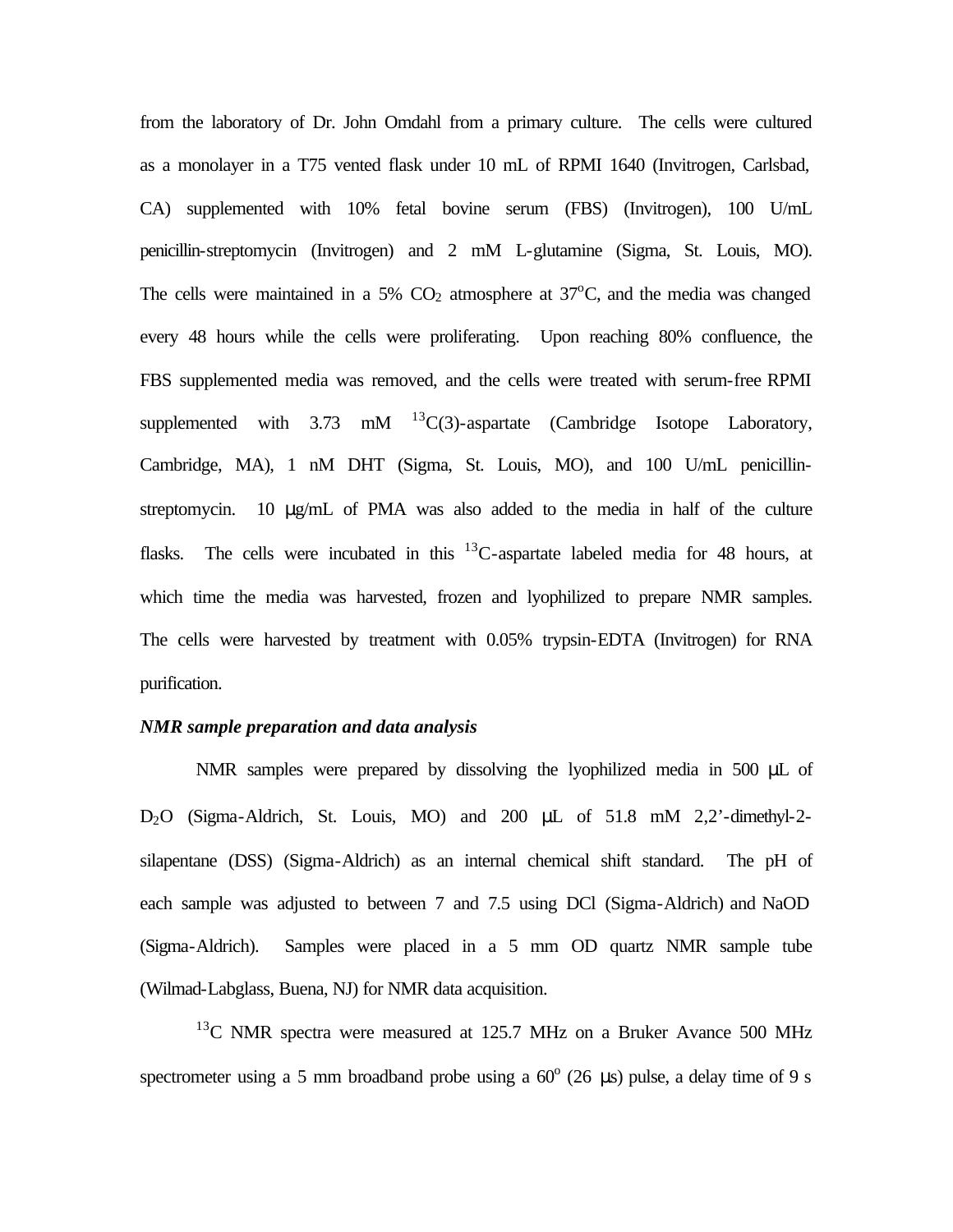between pulses, a sweep width of 29 kHz and 16,000 data points. Each spectrum is comprised of  $\sim$ 1500 scans with a total data collection time of *ca*. 3.5-4 hours. All <sup>13</sup>C spectra were measured using continuous proton decoupling centered at 2762.5 Hz (5.5 ppm). Spin-lattice relaxation times  $(T_1)$  were measured on a 1 mM sample of lactic acid (Sigma) using the inversion recovery (180-τ-90) method and analyzed by a 3 parameter exponential fit (See Supporting Information, Figure 1). Chemical shifts are reported relative to DSS and referenced to  ${}^{13}C(3)$ -aspartate (37.5 ppm).

$$
M(t) = M \approx \frac{(\sin \mathbf{q})(e^{\frac{t}{T_1}} - 1)}{e^{\frac{t}{T_1}} - \cos \mathbf{q}} + (\mathbf{h} + 1)(1 - e^{-a_{1/2}})e^{-t/2}.
$$
 (Eq. 1)

The  $13^{\circ}$ C NMR signal intensities were determined by fitting the area under the four signals  $(^{13}C(3)$ -aspartate,  $^{13}C(1,2,$  or 3)-lactate) using a non-linear least squares algorithm provided with the ACD9 NMR analysis software (ACDLABS, Toronto, ON). The intensity was then adjusted for saturation with respect to T1 and the pulse angle  $\theta$  <90° as described by Sillerud and Shulman<sup>[21]</sup> (Eq 1). In equation 1,  $M(t)$  is the measured intensity,  $M_8$  is the true intensity of the signal,  $\theta$  is the pulse angle, t is the time between pulses, η is the nuclear Overhauser effect (NOE), and a is the acquisition time. The NOE was estimated by determining the ratios of the integrated peak areas between spectra measured with gated proton decoupling and continuous proton decoupling. The largest corrections ranged from a factor of 2.3 for C3 to 5.8 for C1, with the largest contribution coming from differences in the  $T_1$  relaxation times.

Once the NMR signal intensities had been corrected, the concentration of  $^{13}$ C that gave rise to the individual peaks was calculated based upon the fact that the total  $\mathbf{I}^{13}$ C that had been added to the media came from the 3.73 mM  $^{13}C(3)$ -aspartate. Since the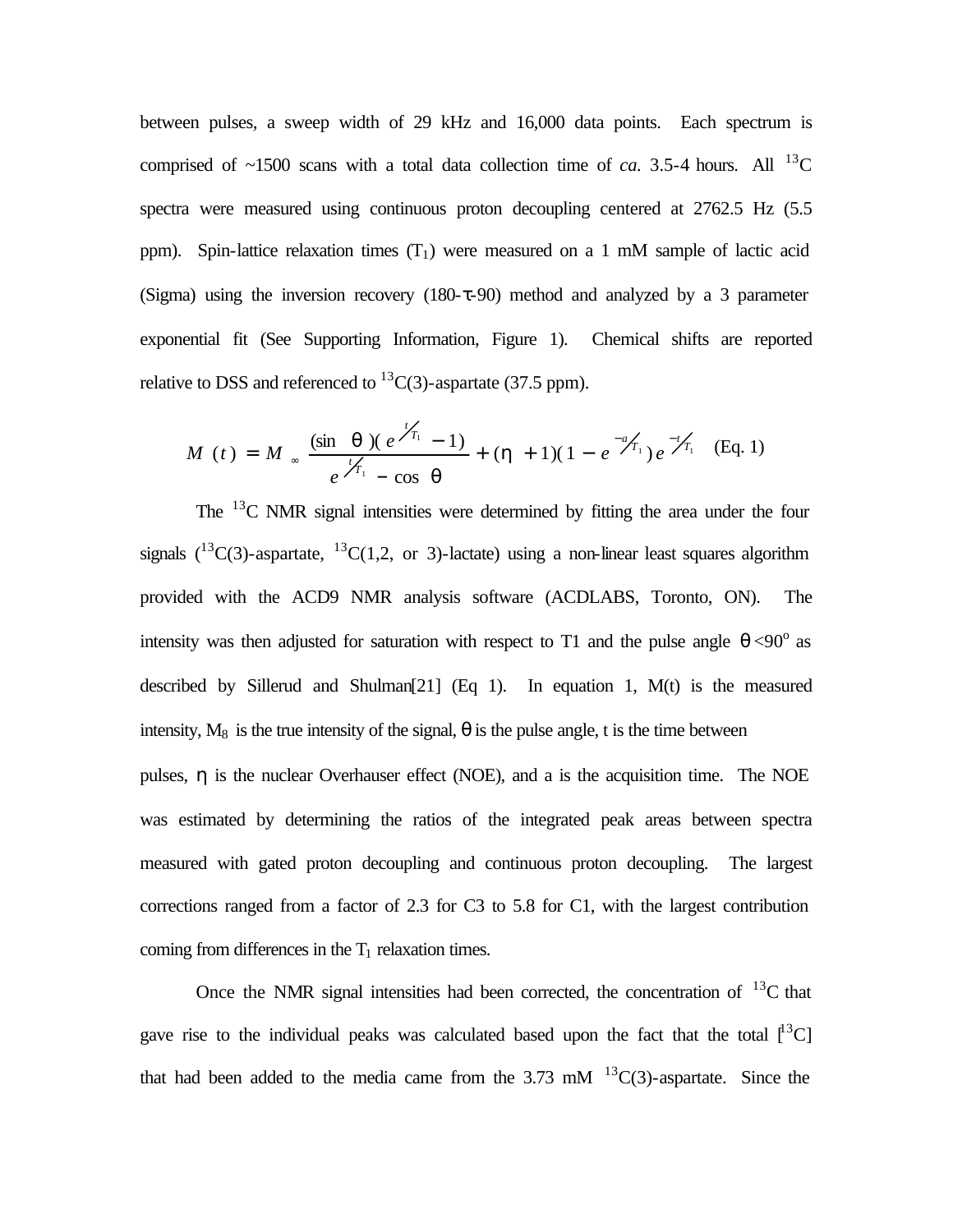total  $[13C]$  from the four peaks  $(13C)(3)$ -aspartate and  $[13C(1,2, \text{ or } 3)]$ -lactate) in the spectra had to add up to 3.73 mM, the concentration of  $^{13}$ C species that gave rise to each signal was calculated based upon its percentage contribution to the sum of the corrected intensities of the four NMR peaks. The spectra for each cell line both with and without added PMA were measured in triplicate, and the error in the concentration was given as the standard deviation of the replicate measurements.

#### *Real-Time RT-PCR sample preparation data acquisition and analysis*

RNA from the cells that were harvested from the tissue culture flask was extracted using the RNeasy Mini kit (Qiagen, Valencia, CA). The quantity of RNA was determined by the absorbance at 260 nm using a Nanodrop-1000 spectrophotometer (Nanodrop Technologies, Wilmington, DE). A control sample of normal prostate RNA (Ambion, Austin, TX) pooled from 9 autopsy samples was also used to generate cDNA for RT-PCR. cDNA was generated by reverse transcription using 2 μg of RNA in each sample, oligo-(dT)16 (Applied Biosystems, Foster City, CA) and the Omniscript Reverse Transcriptase kit (Qiagen) following the manufacturers instructions. The resultant cDNA was used in PKC- $\varepsilon$  and  $-\delta$  isotype specific real-time PCR experiments.

The following PKC isoform specific primers and glyceraldehyde-phosphate dehydrogenase (GAPDH) normalization control primers reported by Furness *et al*.[22] were used in the real-time PCR experiments (Integrated DNA Technologies, Coralville, IA): PKC-ε (Sense 5'-3') AAGGAAAAAGCTCATTGCTGG, (Antisense 5'-3') CCGGACTTCGCCATTCTCACC; PKC-δ (Sense 5'-3') ATCAAACAGGCCAAAATCCAC, (Antisense 5'-3')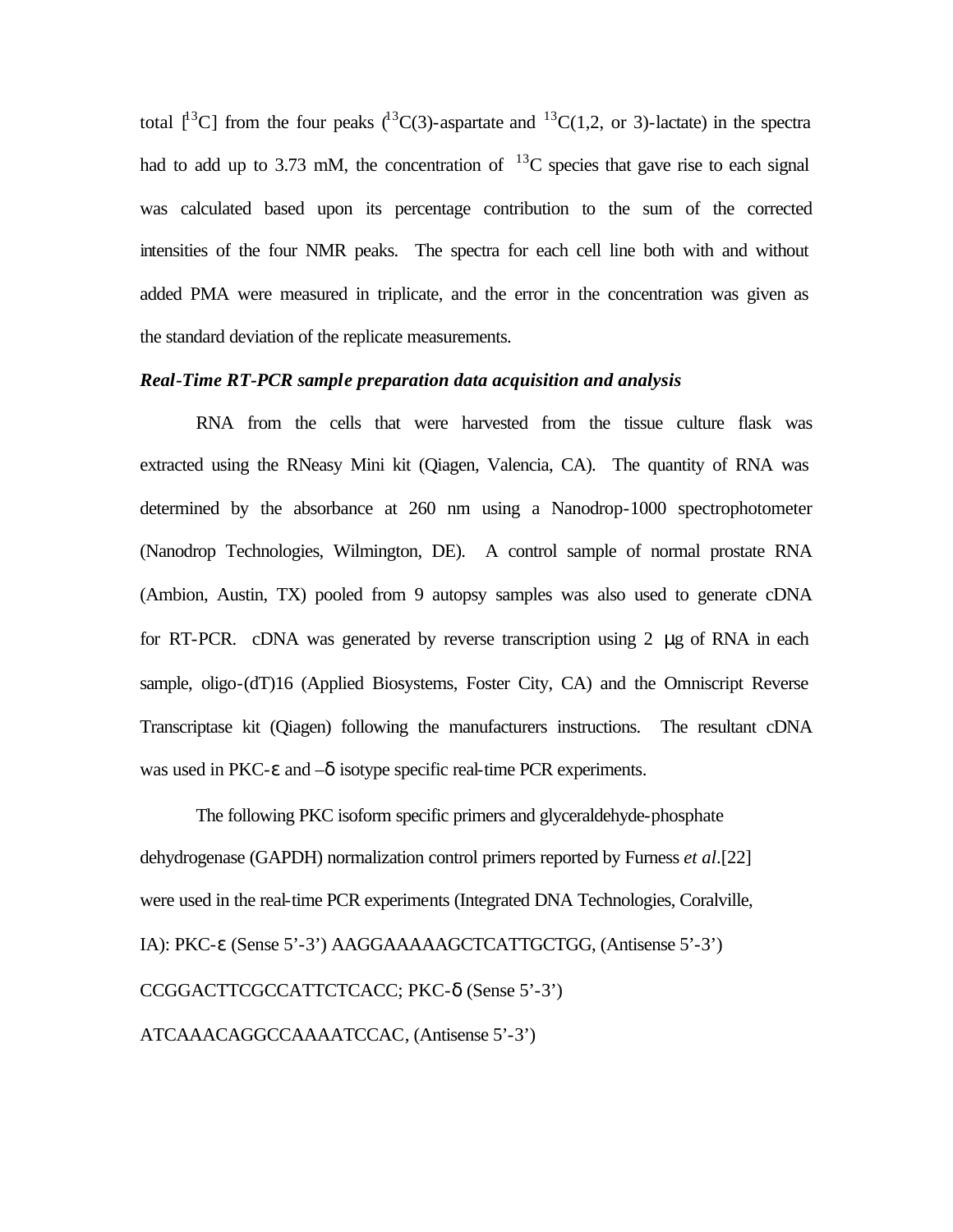#### TCTGGAATATAGTGTCCCGGC; GAPDH (Sense 5'-3')

#### GAAGGTGAAGGTCGGAGT, (Antisense 5'-3') GAAGATGGTGATGGGATT.

Relative quantitative real-time PCR experiments were performed using the QuantiFast SYBR Green PCR kit (Qiagen). Each 25 μL sample contained 12.5 μL of 2x QuantiFast SYBR Green master mix, 1 μL each of sense and antisense primers (0.4 μM each), 2 μL of a 5 fold dilution of cDNA template and 5.5 μL of RNase free water. Realtime PCR was performed with an ABI Prism 7000 using the following program: 5 minute activation at  $95^{\circ}$ C, followed by 40 repetitions of two-step cycling consisting of denaturation at 95<sup>o</sup>C for 10 s and annealing/extension at  $60^{\circ}$ C for 30 s. Once the cycling was complete, a melting curve analysis in which the sample temperature was increased linearly from  $60^{\circ}$ C to  $95^{\circ}$ C over 20 minutes while the fluorescence is measured for each sample across the temperature range to assess the contribution of non-specific products (eg. primer-dimers) to the fluorescence signal. Each cDNA template was measured with each primer set in quadruplicate and each primer set was measured in quadruplicate in non-template control reactions to verify that there was no contamination in the samples.

 Validation assays were performed utilizing the GAPDH reference gene primers and the PKC- $\varepsilon$  and PKC- $\delta$  target gene primers on 5-fold serial dilutions of the  $\varepsilon$ DNA template from the BPH cell line. The slopes of the validation assays were  $\leq 0.1$ , demonstrating that the comparative  $C_t$  method would be valid in the analysis of the realtime PCR data.[23] The relative expression ratios to the GAPDH reference gene were calculated as  $\Delta C_t = C_t(GAPDH)/C_t(PKC)$ . The indeterminate error in this calculation is expressed as the standard deviation that is propagated as the sum of the variances. The relative expression levels of PCK- $\epsilon$  to PKC- $\delta$  in each cell type were calculated using the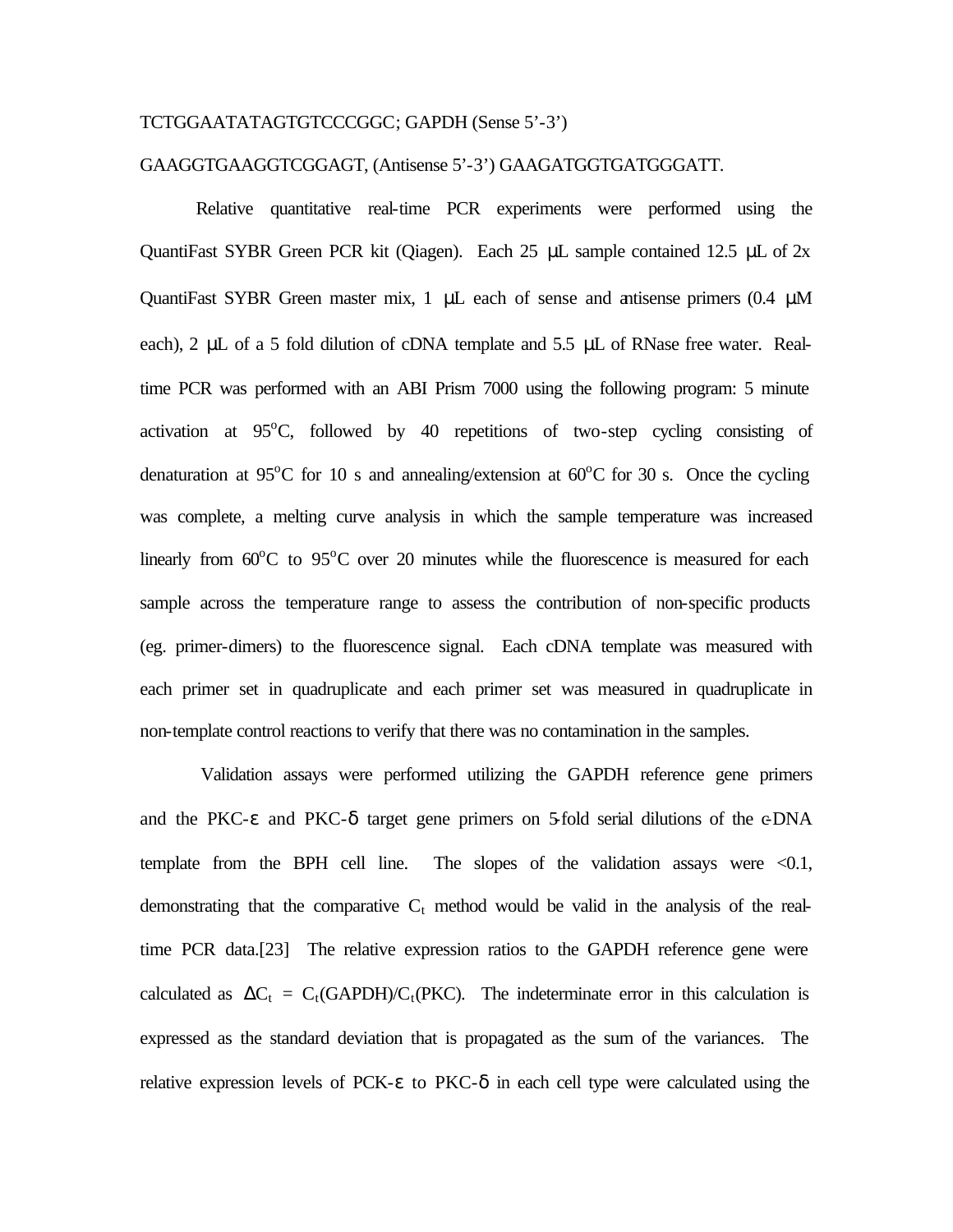

Figure 1. <sup>13</sup>C-NMR data from the culture media in which BPH cells (top), LNCaP cells (middle) and DU-145 cells (bottom) had been incubated. Four peaks are consistent throughout the spectra:  ${}^{13}C(3)$ -lactate (red),  ${}^{13}C(3)$ aspartate (black),  ${}^{13}C(2)$ -lactate (green) and  ${}^{13}C(1)$ -lactate

formula  $\Delta \Delta C_t = 2^{-(\Delta Ct(PKC-\delta)-\Delta Ct(PKC-\epsilon))}$ , and the indeterminate errors in this calculation are given as the sum of the standard deviations in the  $C_t$  measurements for PKC- $\delta$  and PKCε.

#### **Results**

Representative  $^{13}$ C-NMR data obtained from the  ${}^{13}$ C-aspartate labeled media that were incubated over BPH, LNCaP, and DU-145 cells are shown in Figure 1. It is clear that there are four main peaks in the spectra that are assigned to  ${}^{13}C(3)$ -lactate at 21.0 ppm,  ${}^{13}C(3)$ -aspartate at 37.5 ppm,  $^{13}C(2)$ -lactate at 69.5 ppm, and  $^{13}C(1)$ -lactate at 183.2 ppm. Other small signals can be found in some the spectra depending on the signal-to-noise ratio of the individual spectrum. These peaks are due to the 1.1% natural abundance  $^{13}$ C found in components of the cell culture media, since they have been concentrated 100 times in the preparation of the NMR samples (Supporting Information Figure 2). While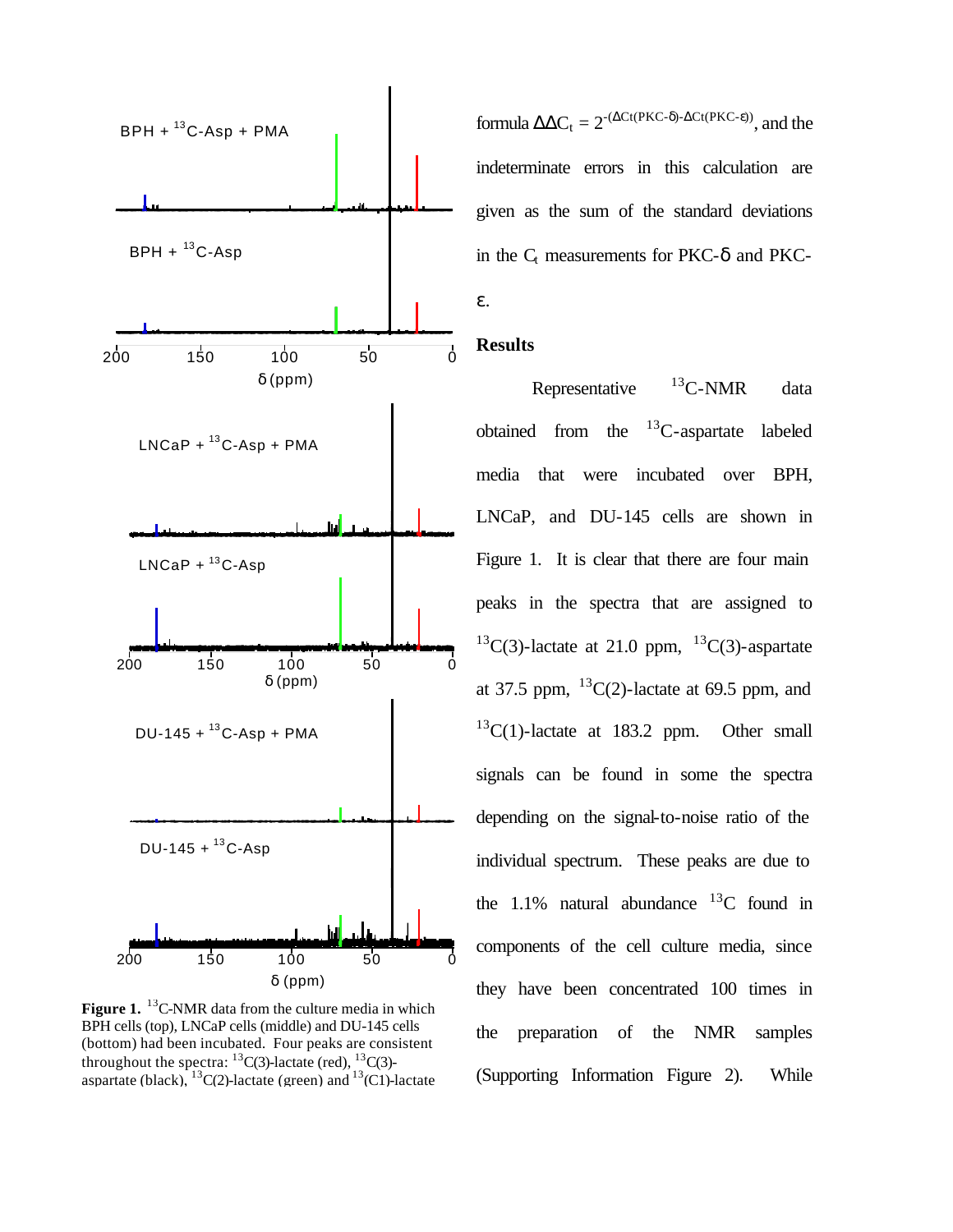this small amount of  $^{13}$ C may contribute to the overall signal intensity of the  $^{13}$ C lactate peaks, it is a minimal contribution as one would anticipate observing J-coupling between carbon atoms in the same molecule above the noise level if there were a significant contribution from natural abundance  ${}^{13}C$  signals.

While it is not surprising to observe significant amounts of lactate produced in *in* 



**Scheme 1.** Mechanism by which  $13C(3)$ -aspartate label may be passed to  ${}^{13}C(1,2,$  or 3)-lactate.

*vitro* cultured cells, particularly prostate tumor cells which have been shown to upregulate lactate

dehydrogenase[24], it is intriguing that this is at the expense of citrate production in BPH cells and other immortalized normal prostate epithelial cell lines such as PrEC (Clonetech) (data not shown). It is, however, clear that the labeled

substrate is being processed through the TCA cycle by the incorporation of  $^{13}$ C labels in the  $C(2)$  and  $C(1)$  positions of lactate. This occurs irrespective of whether the cell lines were derived from normal prostate epithelium or prostate cancer.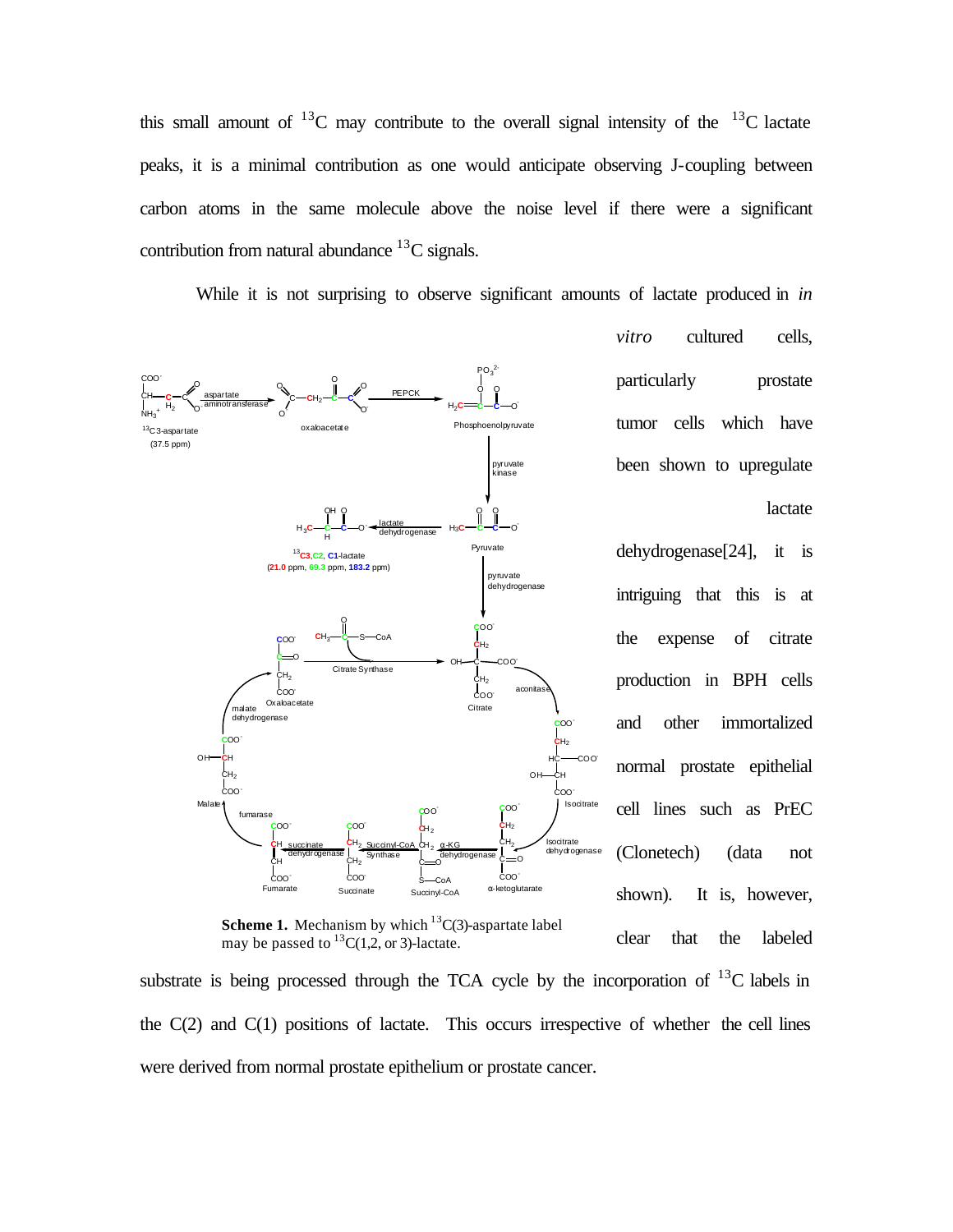

**Figure 2.**  $[^{13}C]$ -lactate at C1 (183 ppm), C2 (69.5 ppm) and C3 (21.0 ppm) with and without the addition of PMA to the culture media with BPH (top), LNCaP (middle), and DU-145 (bottom) cell lines.

Scheme 1 describes a potential mechanism by which these labels may be incorporated at the observed positions without multiple labels being incorporated within the same lactate molecule (label scrambeling). In this scheme,  $^{13}C(3)$ -lactate can be generated from the labeled  ${}^{13}C(3)$ aspartate by bypassing the TCA cycle altogether. However, labels in the C2- and C1-lactate positions, via this scheme, necessarily involves cycling  $^{13}C(3)$ -pyruvate through the TCA cycle to produce a labeled  $^{13}$ C-labeled carbonyl carbon within oxaloacetate that can leave the TCA cycle and pass through PEPCK and pyruvate kinase to LDH.  $^{13}C(1)$ -lactate is then produced if, instead of passing to LDH, the  ${}^{13}C(2)$ -pyruvate is shunted back to the TCA cycle and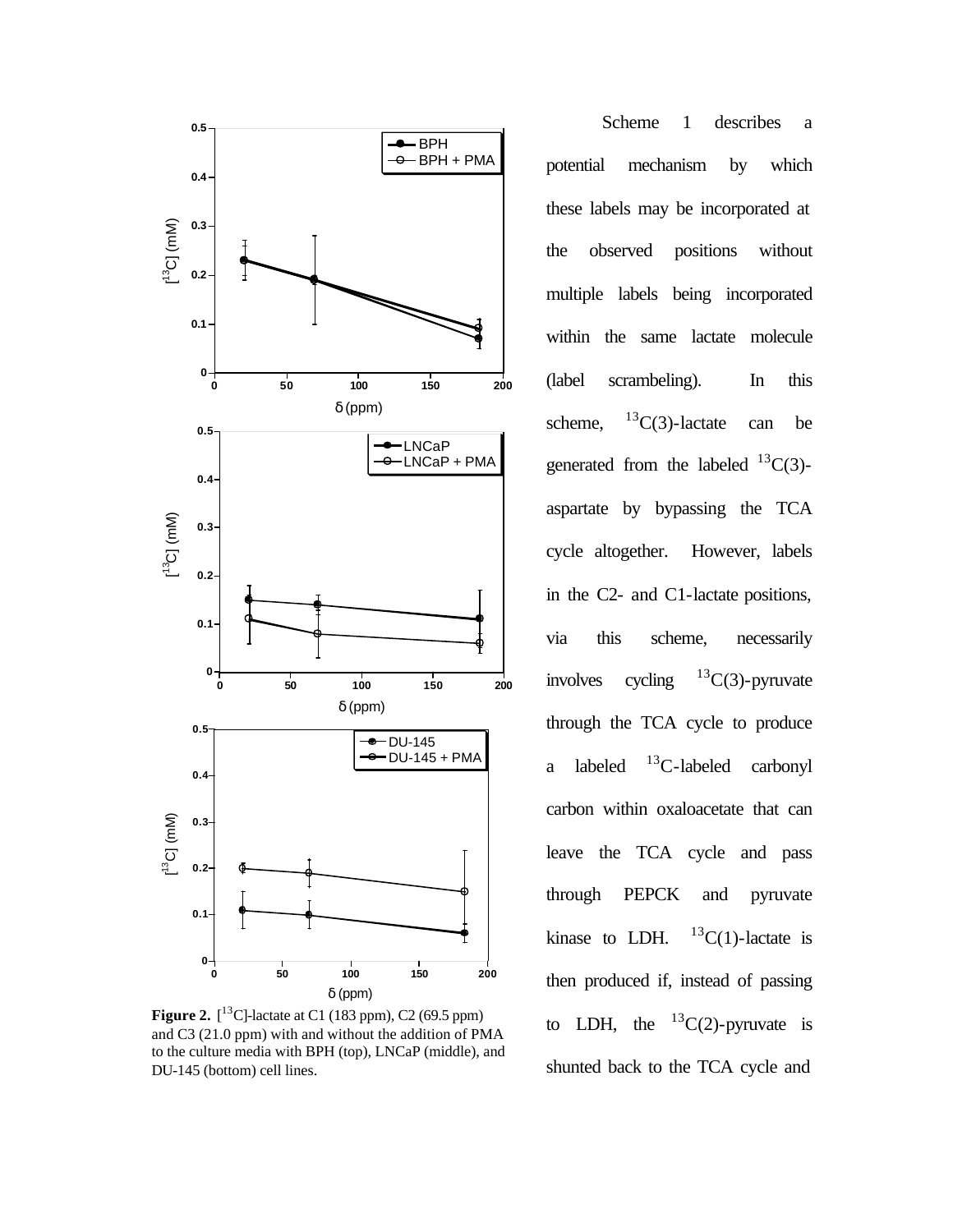passed out again as carboxylate labeled oxaloacetate to be passed through PEPCK and pyruvate kinase to LDH. Since these reactions are compartmentalized within the mitochondria of the cell, it would be preferable to recycle some of the labeled products to generate more ATP equivalents than to expend the energy to transport  ${}^{13}C(3)$ -aspartate from the external media. This scheme describes the mechanism via one anapleurotic pathway into the TCA cycle in which the labels may be placed in the  $^{13}$ C-lactate that is excreted from the cell. It is not meant to suggest that other reaction possibilities do not exist, but this is by far the least energy intensive.

More intriguing than the mechanism of  $^{13}$ C label incorporation is the effect of PMA on the cell metabolism. The concentration of  ${}^{13}C$ -label that is incorporated into lactate in the BPH cell line shows higher levels of lactate production than either tumor cell line, but there is no difference between the samples with added PMA and those without PMA (Figure 2). The BPH cell line which is derived from cells that do not have malignant potential, demonstrates a consistently high flux of  $^{13}$ C-labeled substrate through the LDH pathway, producing  $0.50 \pm 0.06$  mM of <sup>13</sup>C-lactate (Table 1). The rate of substrate through the LDH pathway is not affected by the addition of PMA to the media. This is not the case for the cell lines derived from prostate cancers. The LNCaP cell line has less flux of labeled substrate through the LDH pathway than the BPH cell line, which was not unexpected as the doubling time for this cell line in culture is longer than that of the BPH cells. However, the addition of PMA to the media decreased the amount of labeled substrate produced by nearly a factor of two. The DU-145 cell line, on the other hand, had exactly the opposite response. These cells had the lowest flux of labeled substrate through LDH of all the PMA naïve cultures, with only  $0.27\pm0.09$  mM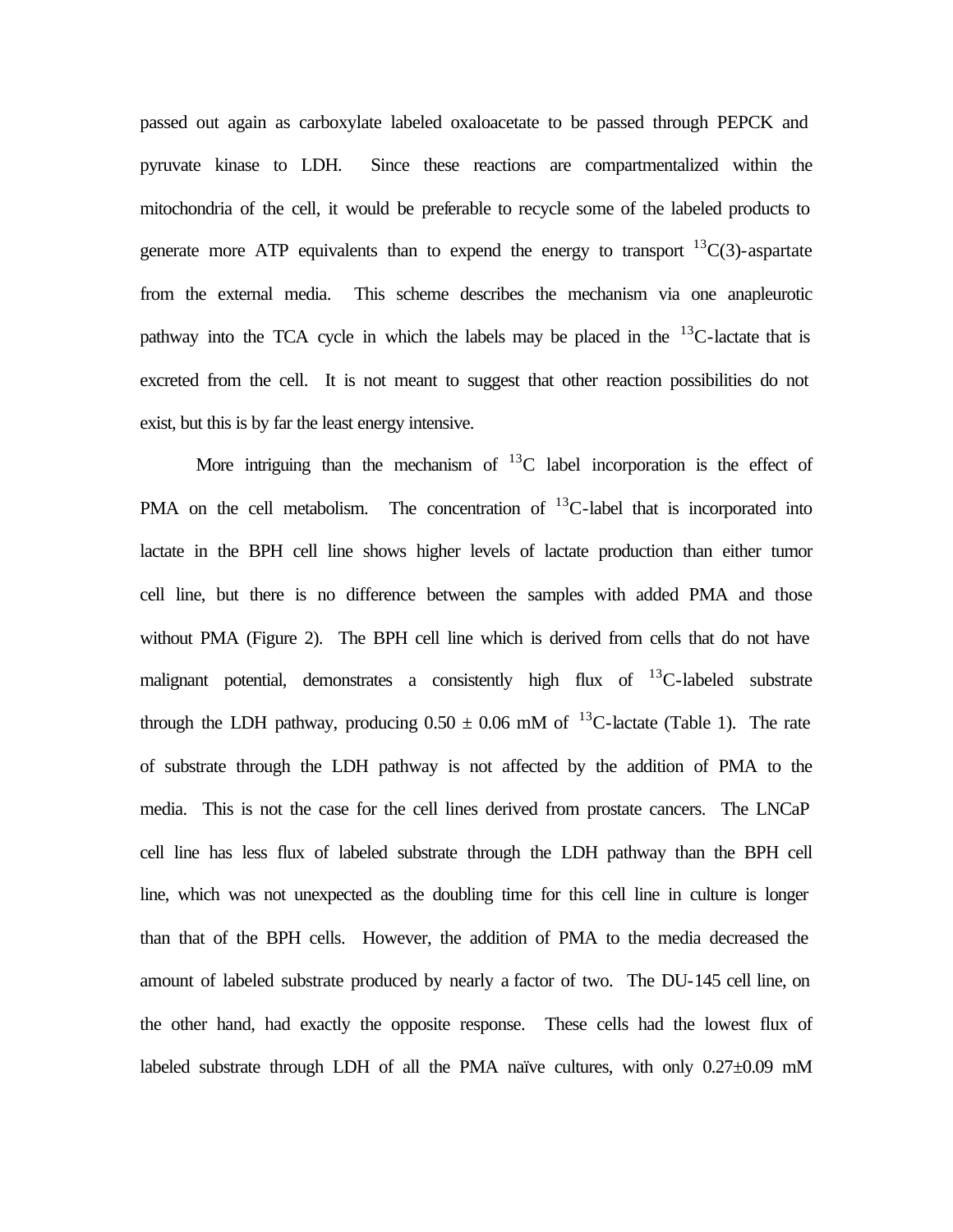| Sample         | C3    | Corrected | IC31            | C <sub>2</sub> | Corrected | $\lbrack C2\rbrack$ | C1    | Corrected | [C1]            | $\left[\begin{smallmatrix}13\\end{smallmatrix}C_T\right]$ |
|----------------|-------|-----------|-----------------|----------------|-----------|---------------------|-------|-----------|-----------------|-----------------------------------------------------------|
|                |       | C3        | (mM)            |                | C2        | (mM)                |       | C1        | (mM)            | (mM)                                                      |
| <b>BPH</b>     | 0.203 | 0.468     | $0.23 + 0.04$   | 0.164          | 0.389     | $0.19 + 0.09$       | 0.040 | 0.157     | $0.07+0.02$     | $0.50+0.06$                                               |
| <b>BPH+TPA</b> | 0.232 | 0.534     | $0.23 + 0.03$   | 0.188          | 0.449     | $0.19+0.01$         | 0.051 | 0.212     | $0.09 \pm 0.02$ | $0.50+0.04$                                               |
| <b>LNCaP</b>   | 0.115 | 0.258     | $0.15 \pm 0.03$ | 0.100          | 0.227     | $0.14 + 0.02$       | 0.041 | 0.180     | $0.11 + 0.06$   | $0.40 + 0.04$                                             |
| $LNCaP+TPA$    | 0.077 | 0.168     | $0.11 \pm 0.05$ | 0.064          | 0.134     | $0.08 + 0.05$       | 0.025 | 0.099     | $0.06 + 0.02$   | $0.25 + 0.1$                                              |
| DU145          | 0.090 | 0.195     | $0.11 + 0.04$   | 0.081          | 0.178     | $0.10+0.03$         | 0.026 | 0.112     | $0.06 + 0.02$   | $0.27+0.09$                                               |
| $DIJ145+TPA$   | 0.199 | 0.451     | $0.20 + 0.01$   | 0.173          | 0.436     | $0.19 + 0.03$       | 0.060 | 0.350     | $0.15 \pm 0.09$ | $0.53+0.09$                                               |

Table 1. Integrated peak areas for <sup>13</sup>C-lactate obtained from NMR measurements and the corresponding concentration of <sup>13</sup>Clabeled species.

 $13^1$ C-lactate produced in 48 hours. Addition of PMA to the culture media increased this amount to 0.53±0.09 mM. Since both of these cell lines were derived from prostate cancer, it is not surprising that they demonstrate responses to the PKC signaling activation of PMA, but the fact that these responses are diametrically opposed is intriguing.

As mentioned previously, immunofluorescence staining for the PKCs in resected sections of prostate tumors have shown that one of the novel PKC, PKC-ε, produces strong immunofluorescence signals in cancerous prostate epithelium, but is virtually absent in normal prostate epithelium.[7] In addition, it has been demonstrated that PKCδ promotes apoptosis in LNCaP cells, and may actually function to counteract the proliferative effect of PKC-ε.[6] Since these novel PKCs only require DAG or PMA for activation[13], one explanation for the increased cell metabolism in the DU-145 cell line upon PMA treatment while the LNCaP cell line shows the opposite effect may have to do with the relative expression levels of these novel PKC isoforms. Real time PCR experiments were performed on these cell lines in addition to the BPH cell line and an RNA sample pooled from normal prostate cells of 9 donors (Table 2). The first result of note is that PKC-ε mRNA is present in all of the templates, even that derived from the sample of pooled normal prostates. This is in stark contrast to the previous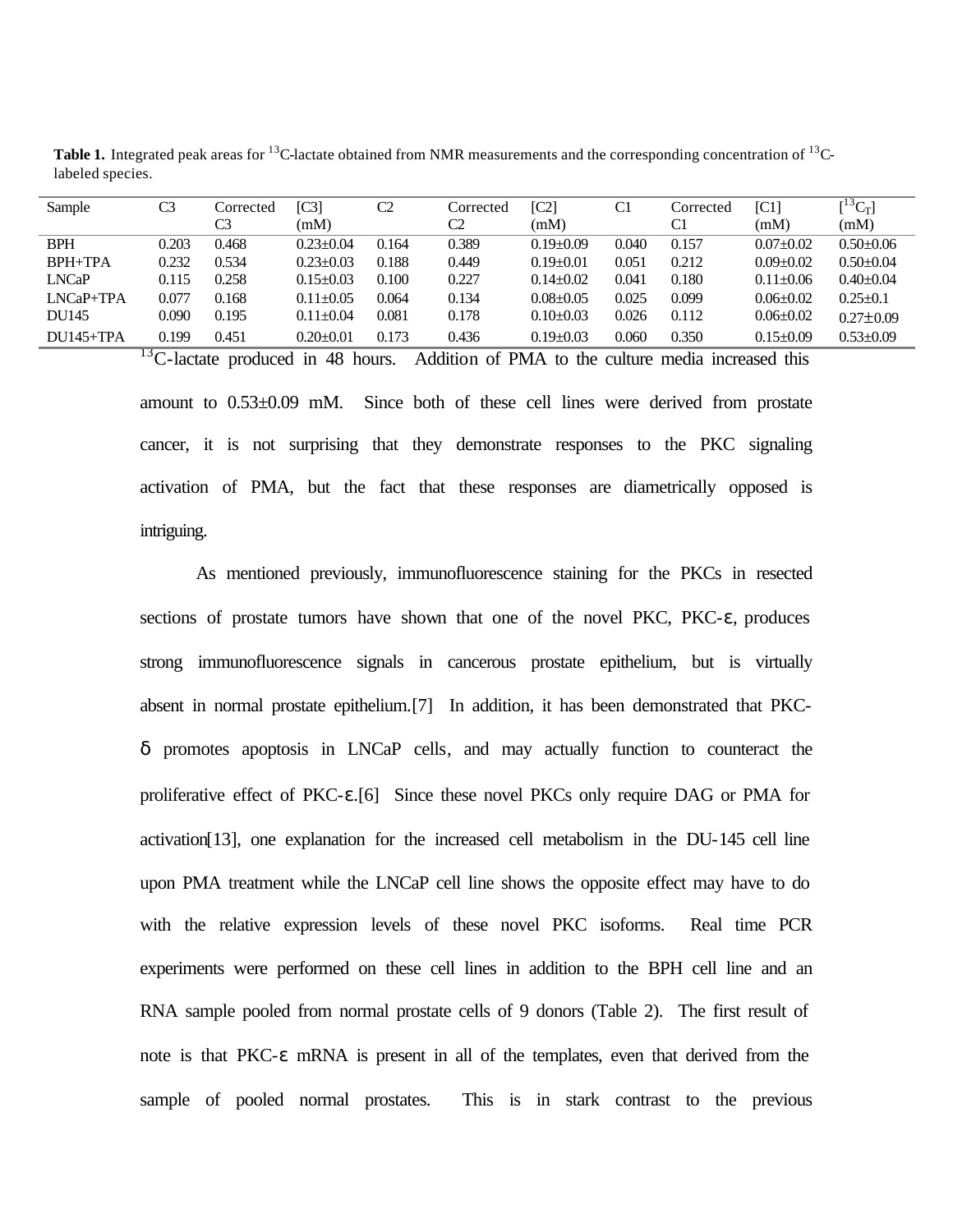**Table 2.** Real-time PCR data.

| <b>Sample</b>                           | Mean $C_t$       | $DC_t^a$        | $DDC_t$         |
|-----------------------------------------|------------------|-----------------|-----------------|
| Normal prostate PKC-ε                   | $25.69 \pm 1.15$ | $0.98 \pm 0.04$ | $0.95 \pm 0.11$ |
| Normal prostate PKC- $\delta$           | $23.66 + 0.28$   | $1.06 \pm 0.07$ |                 |
| <b>BPH PKC-<math>\varepsilon</math></b> | $33.14 \pm 1.65$ | $0.89 \pm 0.05$ | $0.95 \pm 0.08$ |
| <b>BPH PKC-δ</b>                        | $30.81 + 0.66$   | $0.95 \pm 0.03$ |                 |
| LNCaP PKC- $\varepsilon$                | $28.36 \pm 1.51$ | $0.85 \pm 0.08$ | $0.99 \pm 0.16$ |
| $LNCa$ P PKC- $\delta$                  | $28.22 \pm 1.17$ | $0.86 \pm 0.08$ |                 |
| DU-145 PKC- $\varepsilon$               | $28.72 + 1.25$   | $0.71 + 0.03$   | $0.94 \pm 0.06$ |
| DU-145 PKC- $\delta$                    | $25.56 \pm 0.95$ | $0.79 \pm 0.03$ |                 |

immunofluorescence results showing that PKC-ε is not present in normal prostate cells. In addition, these data show that all of these cells may have a slight preponderance of PKC-δ mRNA, but that it is not significantly greater than the level of PKC-ε mRNA regardless of the template origin.

#### **Discussion**

The data presented within demonstrate the feasibility of using *in vitro* <sup>13</sup>C-NMR to determine the major metabolic pathways utilized in the cell and gauge the metabolic activity of cells in culture by measuring the quantity of excreted byproducts. In this study, we were able to demonstrate not only the basal metabolism of these cells in culture, but also monitor the effect of PKC activation by PMA on the metabolism. While it was not surprising, given previously published studies that activation of PKC in the two cell lines derived from malignant cells had nearly equal and opposite effects on the metabolism[6], the real-time PCR experiments suggest that this is not indicative of the levels of PKC-ε and PKC-δ present in these cells. The demonstration of nearly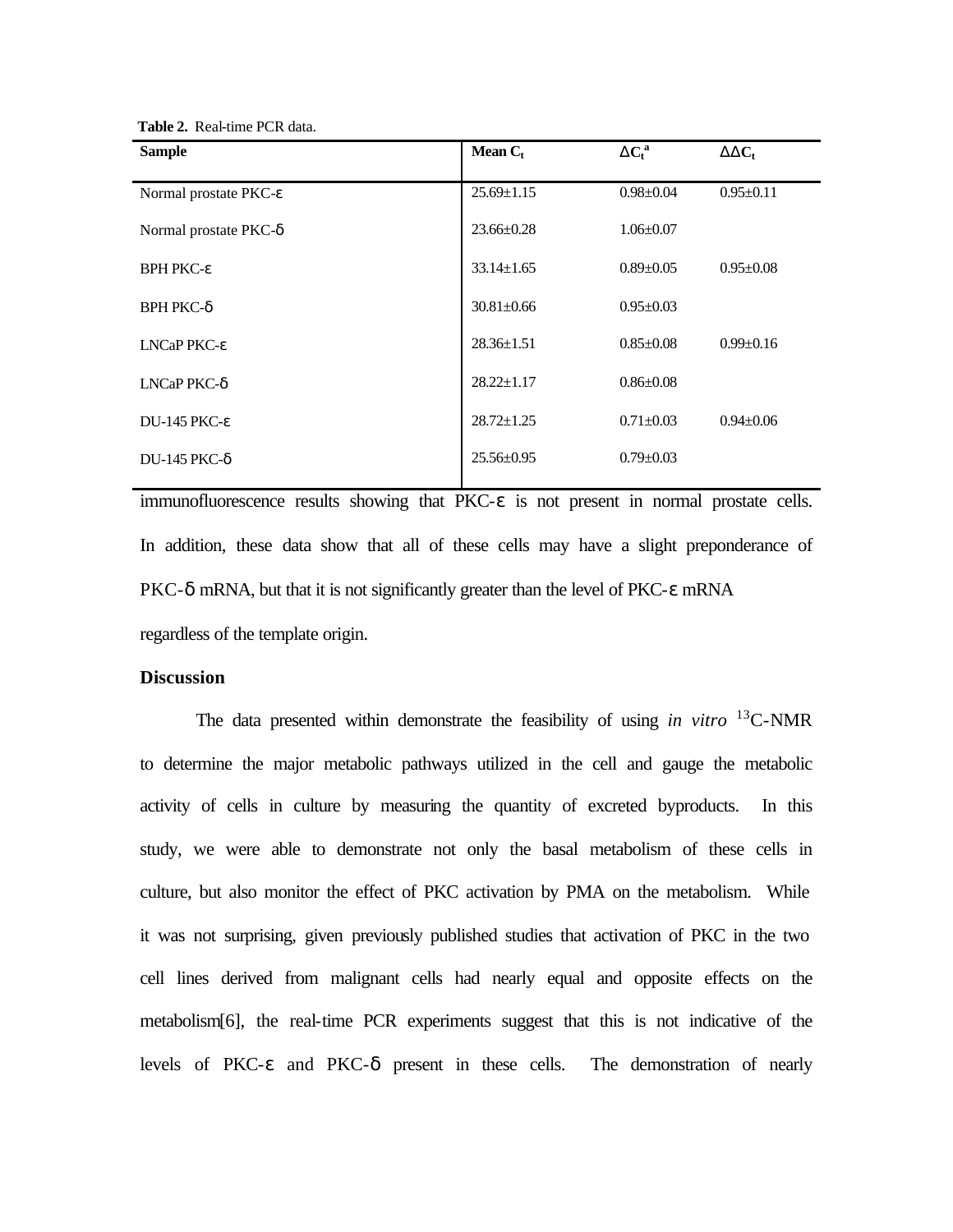equivalent levels of PKC-ε and PKC-δ mRNA transcripts in all of the cell lines and the pooled normal template requires an alternative explanation for the effect of PMA on the metabolism of these *in vitro* prostate cells.

The first possible reason the expression levels from the real-time PCR results fail to correlate with the metabolic changes found on PMA treatment lies in the limitations of mRNA levels to necessarily reflect the level of protein expression. While other groups have demonstrated a correlation between the quantity of PKC-ε mRNA and the amount of protein ascertained through immunohistochemistry[25], no reports have been published looking at both PKC- $\varepsilon$  and PKC- $\delta$  isoforms over a number of cell lines in these types of correlations. This leaves open the possibility that PKC isozymes are not only regulated at a transcriptional level via AREs [18] and at an allosteric level by substrate binding[13], but also on a translational level through an, as yet, undefined mechanism.

Another possibility is that these cell lines may express other PKC isozymes that participate in redundant pathways much like that described for  $PKC-\alpha$  and  $PKC-\delta$ . [6] If PKC-ε and PKC-δ are present in quantities that would provide for a direct offset between the pro- and anti-apoptotic effects, another pro-apoptotic (in the case of LNCaP) or antiapoptotic/pro-proliferative (in the case of DU-145) PKC isozyme would dominate the phenotype. Along these lines, it is also possible that the phenotype is driven more by the expression levels of the  $2<sup>nd</sup>$  messenger proteins in these cell lines than the level of PKC- $\varepsilon$ or PKC-δ that is expressed. This hypothesis has been examined in recent studies that have shown that downstream signaling pathways from PKC-δ modulate myosin light chain activity, thus promoting the migration and invasiveness of DU145WT and PC3 cells.[26]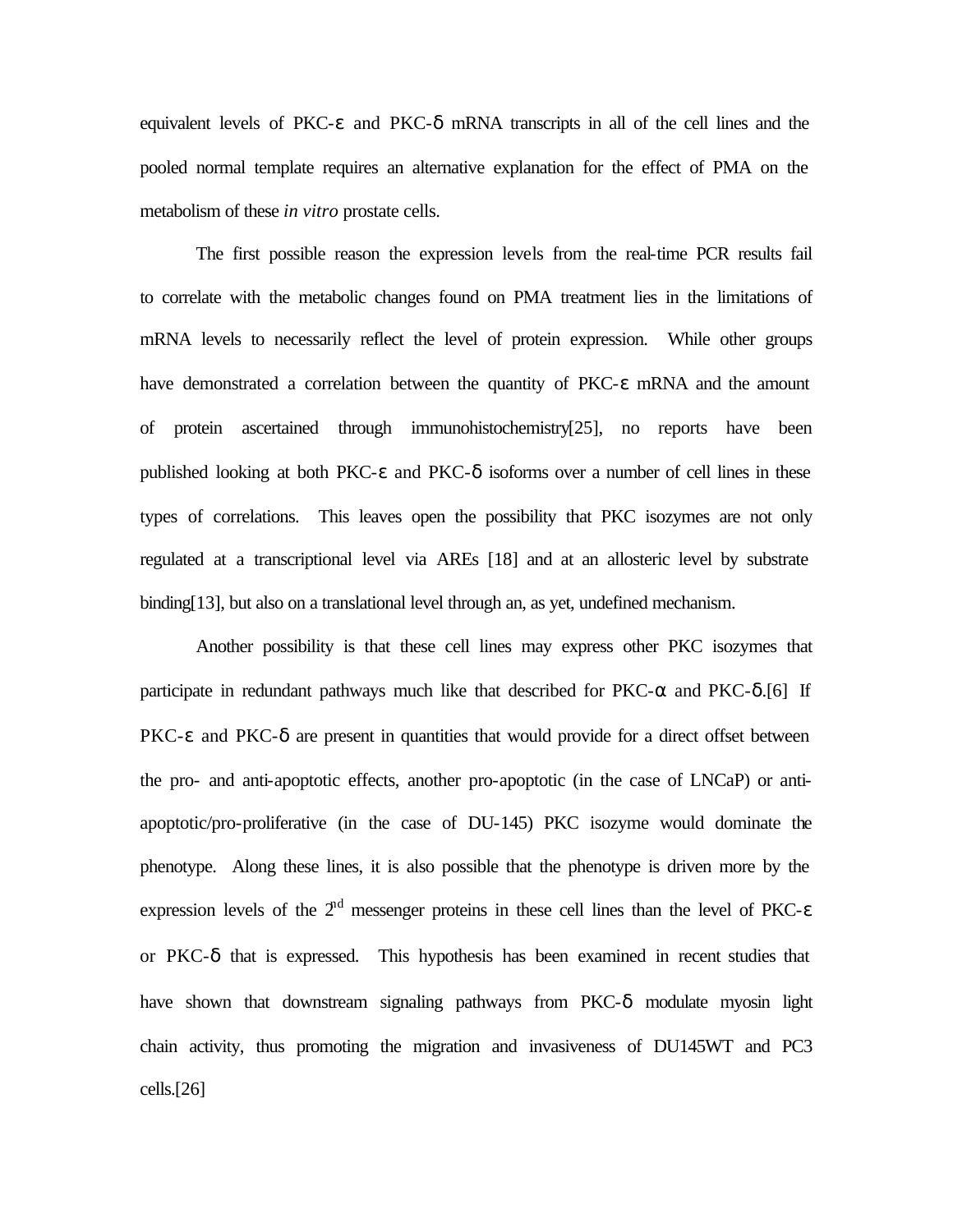While any of these possible mechanisms may explain the phenotype observed in both previous cell survival experiments and the  ${}^{13}$ C-NMR metabolism studies described here, these studies suggest that  $^{13}$ C-NMR metabolic studies are a good surrogate for overall cell viability. This has significant implications for the future study of potential prostate cancer therapies, both *in vitro* and *in vivo*. This technique has obvious applicability as a screening tool for potential prostate cancer therapeutics. It would enable potential therapies to be studied in the laboratory, where the unique metabolic markers could be characterized using both  ${}^{13}C$ - and  ${}^{1}H$ -NMR spectroscopy. This information could subsequently be translated to clinical trials via the use of  $\rm{^1H}$  magnetic resonance spectroscopy, such that the laboratory results would be used to guide the *in vivo* interpretation of whether a therapy was causing a decrease in cell metabolism as a surrogate marker for stimulation of a pro-apoptotic pathway. Future studies will be directed toward establishing how robust this surrogate marker will be with known effective prostate cancer therapeutics.

#### **References**

- 1. *Cancer Facts and Figures 2004*. 2004, Atlanta: American Cancer Society. 16-17.
- 2. Costello, L.C. and R.B. Franklin, *The Intermediary Metabolism of the Prostate: A Key to Understanding the Pathogenesis and Progression of Prostate Malignancy.* Oncology, 2000. **59**: p. 269-282.
- 3. Costello, L.C., Y. Liu, R.B. Franklin, and M.C. Kennedy, *Zinc Inhibition of Mitochondrial Aconitase and Its Importance in Citrate Metabolism of Prostate Epithelial Cells.* J. Biol. Chem., 1997. **272**: p. 28875-28881.
- 4. Costello, L.C. and R.B. Franklin, *Novel Role of Zinc in the Regulation of Prostate Citrate Metabolism and Its Implications in Prostate Cancer.* Prostate, 1998. **35**: p. 285-296.
- 5. Cooper, J.F. and H. Imfeld, *The Role of Citric Acid in the Physiology of the Prostate: A Preliminary Report.* J. Urol., 1959. **81**: p. 157-163.
- 6. Gavrielides, M.V., A.F. Frijhoff, C.J. Conti, and M.G. Kazanietz, *Protein Kinase C and Prostate Carcinogenesis: Targeting Cell Cycle and Apoptotic Mechanisms.* Curr Drug Targets, 2004. **5**: p. 431-443.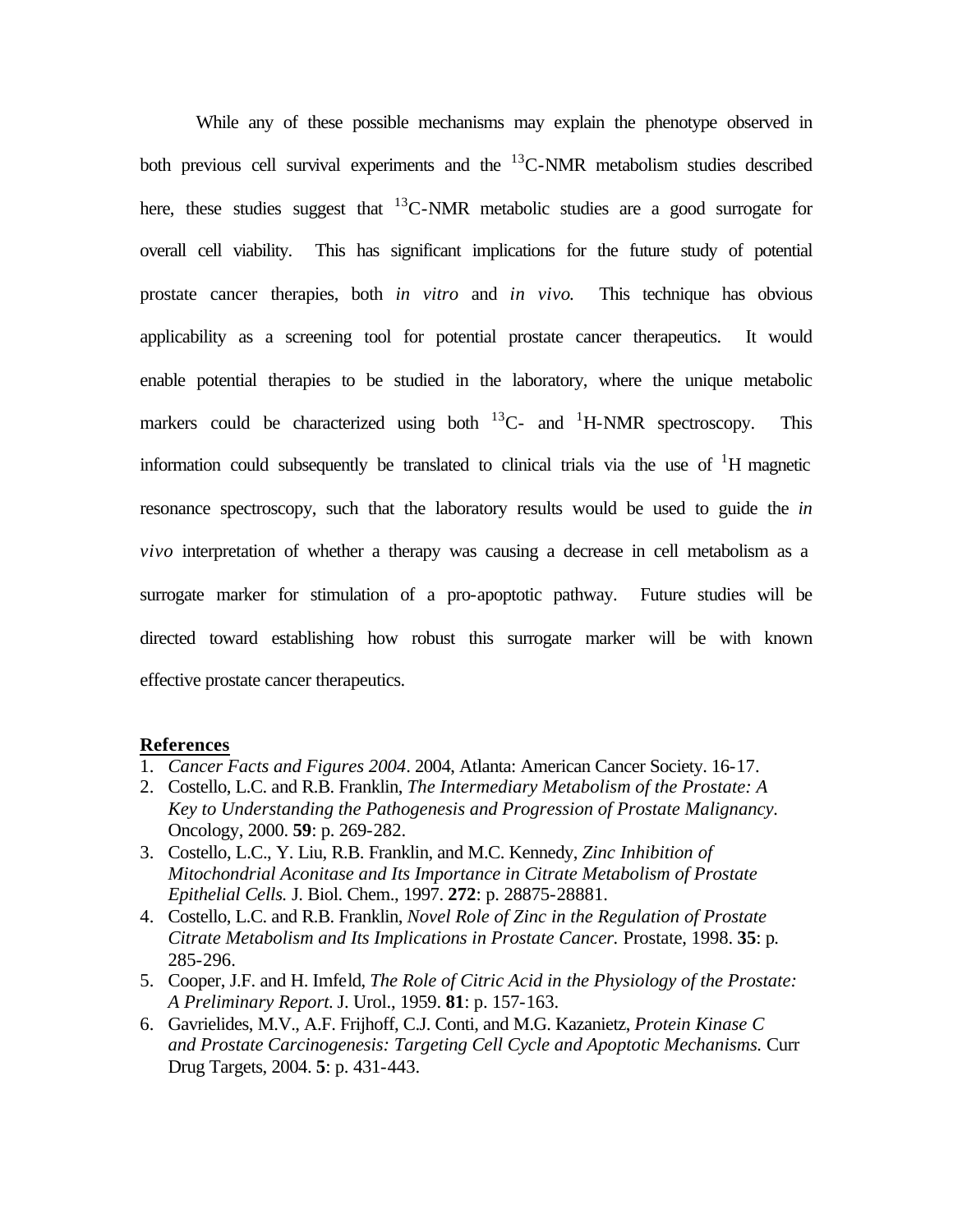- 7. Cornford, P., J. Evans, A. Dodson, K. Parsons, A. Woolfenden, J. Neoptolemos, and C.S. Foster, *Protein Kinase C Isoenzyme Patterns Characteristically Modulated in Early Prostate Cancer.* Am. J. Pathol., 1999. **154**: p. 137-144.
- 8. Gopalakrishna, R. and U. Gundimeda, *Antioxidant Regulation of Protein Kinase C in Cancer Prevention.* J. Nutr., 2002. **132**: p. 3819S-3823S.
- 9. Wright, M.E., J. Eng, J. Sherman, D.M. Hockenbery, P.S. Nelson, T. Galitski, and R. Aebersold, *Identification of Androgen-Coregulated Protein Networks from the Microsomes of Human Prostate Cancer Cells.* Genome Biol., 2003. **5**: p. R4.
- 10. McJilton, M.A., C. VanSikes, G.G. Wescott, D. Wu, T.L. Foreman, C.W. Gregory, D.A. Weidner, O.H. Ford, A.M. Lasater, J.L. Mohler, and D.M. Terrian, *Protein Kinase C-e Interacts with BAX and Promotes Survival of Human Prostate Cancer Cells.* Oncogene, 2003. **22**: p. 7958-7986.
- 11. Wu, D., T.L. Foreman, C.W. Gregory, M.A. McJilton, G.G. Wescott, O.H. Ford, R.F. Alvey, J.L. Mohler, and D.M. Terrian, *Protein Kinase C-e Has the Potential to Advance the Recurrence of Human Prostate Cancer.* Cancer Res., 2002. **62**: p. 2423- 2429.
- 12. Fujii, T., M.L. Garcia-Bermejo, J.L. Bernabo, J. Caamano, M. Ohba, T. Kuroki, L. Li, S.H. Yuspa, and M.G. Kazanietz, *Involvement of Protein Kinase C-d in Phorbol Ester-Induced Apoptosis in LNCaP Prostate Cancer Cells.* J. Biol. Chem., 2000. **275**: p. 7574-7482.
- 13. Voet, D. and J.G. Voet, *Biochemistry*. 3 ed. 2004, Hoboken: John Wiley and Sons, Inc.
- 14. Flescher, E. and R. Rotem, *Protein Kinase C-e Mediates the Induction of a P-Glycoprotein in LNCaP Prostate Carcinoma Cells.* Cellular Signaling, 2002. **14**: p. 37-43.
- 15. Franklin, R.B., J. Zou, E. Gorski, Y.H. Yang, and L.C. Costello, *Prolactin Regulation of Mitochondrial Aspartate Amino Transferase and Protein Kinase C in Human Prostate Cancer Cells.* Mol. Cell Endocrinol., 1997. **127**: p. 19-25.
- 16. Franklin, R.B., J. Zou, J. Ma, and L.C. Costello, *Protein Kinase C alpha, epsilon and AP-1 Mediate Prolactin Regulation of Mitochondrial Aspartate Aminotransferase Expression in the Rat Lateral Prostate* Mol. Cell Endocrinol., 2000. **170**: p. 153-161.
- 17. Gorski, E., J. Zou, L.C. Costello, and R.B. Franklin, *Protein Kinase C Mediates Prolactin Regulation of Mitochondrial Aspartate Aminotransferase Gene Expression in Prostate Cells.* Mol. Urol., 1999. **3**: p. 17-23.
- 18. Gavrielides, M.V., A.M. Gonzalez-Guerrico, N.A. Riobo, and M.G. Kazanietz, *Androgens Regulate Protein Kinase Cd Transcription and Modulate Its Apoptotic Function in Prostate Cancer Cells.* Cancer Res., 2006. **66**(24): p. 11792-11801.
- 19. Yang, C. and M.G. Kazanietz, *Divergence and Complexities in DAG Signaling: Looking Beyond PKC.* Trends Pharmacol. Sci., 2003. **24**: p. 602-608.
- 20. Berliner, L.J. and P.-M. Robitaille, eds. *In vivo <sup>13</sup>C NMR*. Biological Magnetic Resonance. Vol. 15. 1998, Kluwer Academic/Plenum Publishers: New York.
- 21. Sillerud, L.O. and R.G. Shulman, *Structure and Metabolism of Mammalian Liver Glycogen Monitored by Carbon-13 Nuclear Magnetic Resonance.* J. Biol. Chem., 1983. **22**: p. 1087-1094.
- 22. Furness, J.B., A.J. Hind, K. Ngui, H.L. Robbins, N. Clerc, T. Merrot, J.J. Tjandra, and D.P. Poole, *The Distribution of PKC Isoforms in Enteric Neurons, Muscle and*